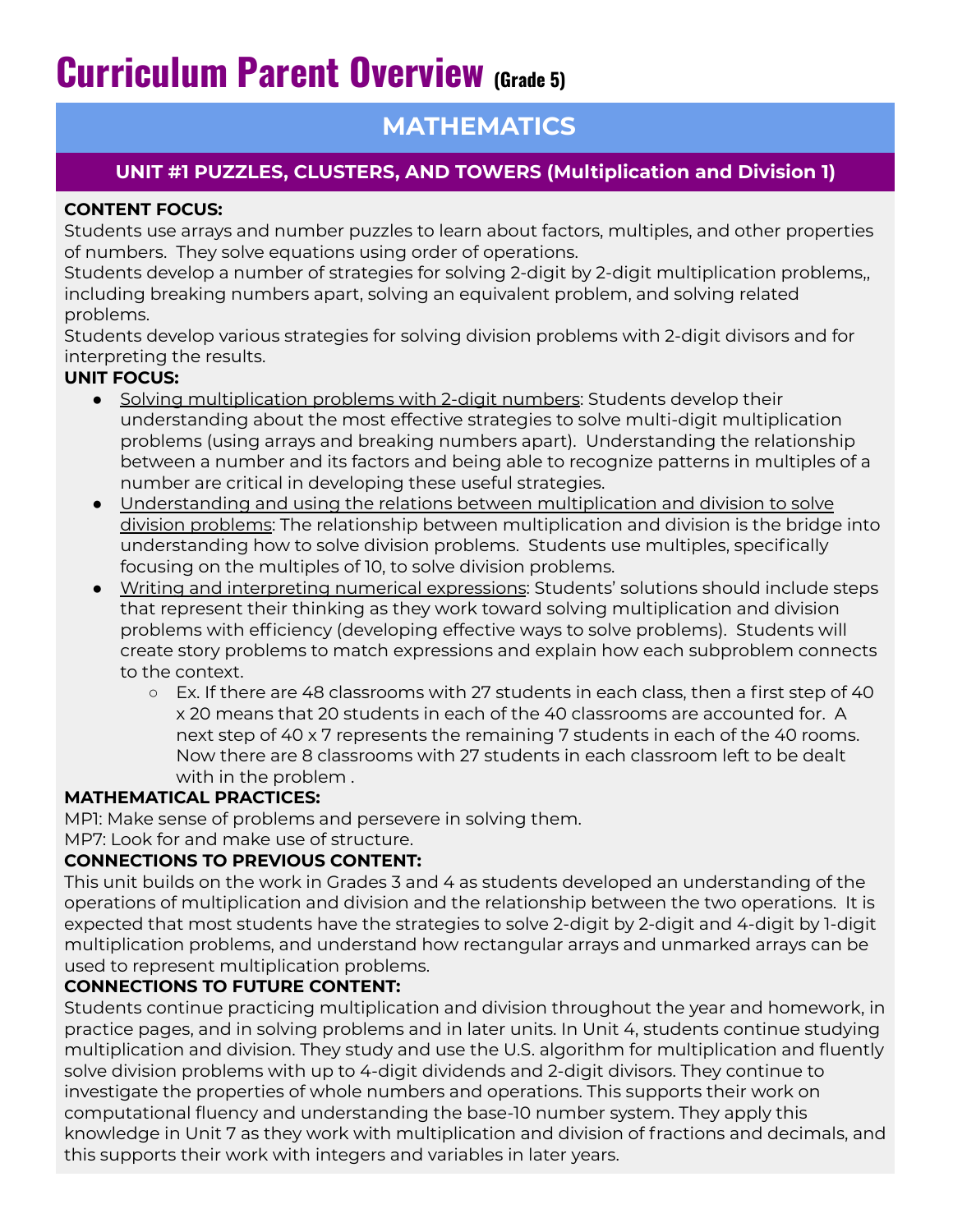#### **MATH AT HOME:**

- Play any of the following games with your child on Savvas Site after they have been introduced in the classroom:
	- Multiplication Compare (not until session 2.3)
	- Division Compare (not until session 3.6)
- Choose a 3 digit number. See how many equations or expressions you can create to equal that number.
- Review the Math Words and Ideas videos for this unit on Savvas Site

## **UNIT #2: PRISMS AND SOLIDS (3-D Geometry and Measurement)**

#### **CONTENT FOCUS:**

Students study the volume of rectangular prisms by looking at patterns of boxes and by building rectangular prisms from connecting cubes. They use strategies and volume formulas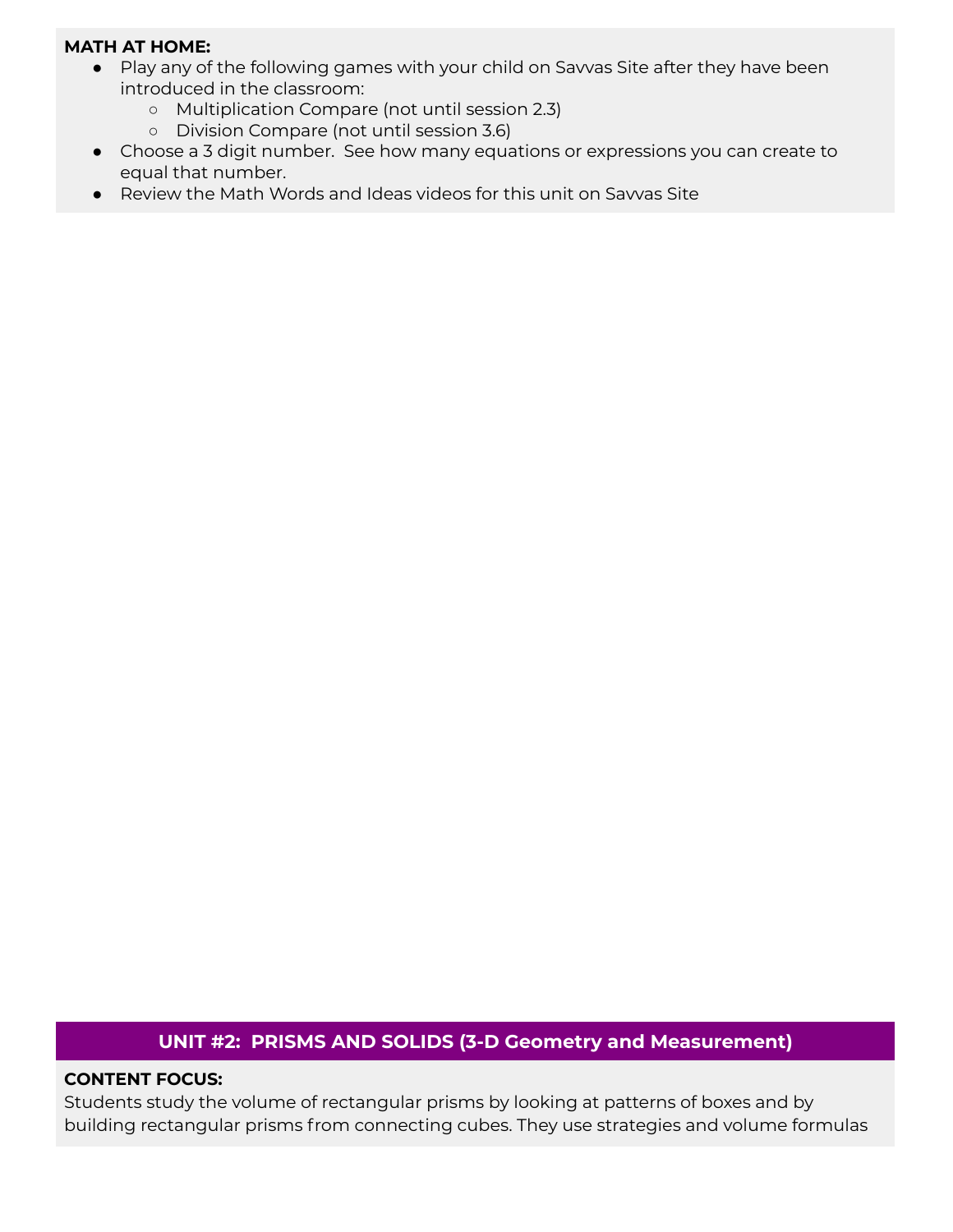for finding the volume of any rectangular prism. They find the volume of solids composed of regular prisms by combining volumes.

Students measure the volume of a small rectangular prism using cubic centimeters. They build models of standard cubic units of volume (cubic inches and feet and cubic centimeters and meters).

## **UNIT FOCUS:**

- Translating between two-dimensional and three-dimensional shapes: Throughout the unit, students develop their visualization skills and their understanding of relationships between 2-D pictures and the 3-D objects they represent. They create and determine the volume of boxes made from 2-D patterns and create box patterns to hold a certain number of cubes.
- Structuring rectangular prisms and determining their volume: Volume is an essential concept in students' learning of 3-D geometry. The work in this unit helps students to see that the volume of a solid (3-D figure) is the space that the solid takes up. Students develop this concept by mentally organizing cubes as stacks of rectangles, by building boxes and predicting then figuring out the number of cubes that will fit inside, and finally, applying those understandings to determine formulas for volume (LxWxH and areas of base x height).

Students also find the volume of solids that are made up of separate rectangular prisms. They use the breaking apart strategy or seeing the solid as smaller parts of a whole to determine each part's individual volume before adding them together.

● Analyzing and interpreting data: Data are used to answer a question, to investigate an issue, or to provide information about something in the world that is of interest. After data have been collected, represented, and summarized, we have to decide what the data tells us.

## **MATHEMATICAL PRACTICES:**

MP4: Model with mathematics.

MP5: Use appropriate tools strategically.

## **CONNECTIONS TO PREVIOUS CONTENT:**

In earlier grades, students worked with 2-D and 3-D shapes-identifying shapes as being two-dimensional or three-dimensional; describing, identifying, comparing, and defining attributes of shapes; and composing and decomposing these shapes. In grades 3-4, student work in measurement focused on measuring accurately and finding perimeter and area. The work in this unit assumes students can measure accurately to the nearest half inch and have a generalized method for finding area

## **CONNECTIONS TO FUTURE CONTENT:**

In future years, students continue to develop their understanding of the relationship between the linear measurements used to determine the dimensions of a solid and the volume of that solid. Students' ideas about volume from this unit include the strategies they developed for determining the volume of rectangular prisms and their understanding of volume as being additive. These ideas serve as building blocks for understanding formulas for calculating the volume of a variety of shapes.

## **MATH AT HOME:**

- Using some type of building cube or block, try to build different solid shapes using the same number of cubes, then write the dimensions into the volume formula.
- Choose solid shapes (that are shaped like boxes) around the house and determine their volume using the volume formula. You'll need a ruler, yard stick, or measuring tape.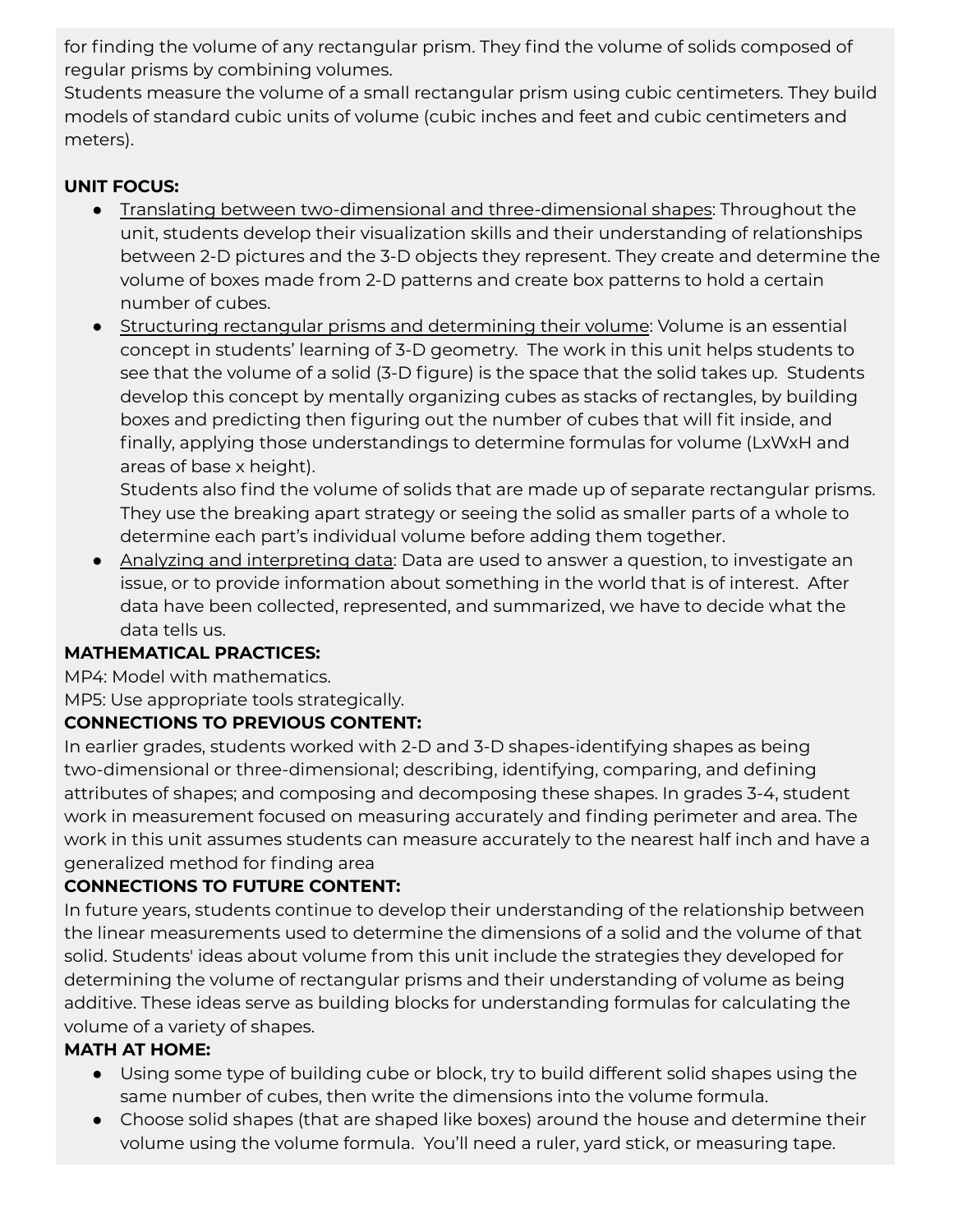Review the Math Words and Ideas videos for this unit on Savvas Site.

## **UNIT #3: MULTIPLE TOWERS AND CLUSTER PROBLEMS (MULTIPLICATION AND DIVISION 2)**

#### **CONTENT FOCUS:**

Students solve multiplication problems with small 2-digit numbers by breaking the numbers apart and representing their solutions with arrays. Students solve and represent division problems in story contexts, including problems with remainders. Students examine the mathematical relationship that underlies the pattern they see when a number is multiplied by a multiple of 10. They develop strategies for solving multiplication problems with larger 2-digit numbers by breaking the problems apart in order to use number relationships that they know.

#### **UNIT FOCUS:**

• Solving multiplication problems with 2-digit numbers: As students learned the multiplication facts in Grade 3, they broke problems apart to help solve more difficult problems. As students solve problems involving 2-digit numbers in this unit, they develop more experience with breaking numbers apart in this way. Students might solve a problem like 4 x 27 for example, by breaking it into more familiar parts, such as 4 x 20 and 4 x 7. Students can also use arrays to make sense of and explain how they break apart problems into smaller, manageable parts. For example:



- Understanding and using the relationship between multiplication and division to solve division problems: Multiplication and division are related operations. A problem situation that students identify as division can be solved by either multiplication or division. For example, if 84 apples are put in bags with 6 apples in each bag, how many bags are needed? This problem can be written as either  $84 \div 6 =$  \_\_\_\_ or \_\_\_\_ x 6 = 84. The inverse relationship between multiplication and division is one of the building blocks of later work in algebra.
- Understanding the meaning and structure of multiplication and division: Students build on their understanding of multiplication as they work on problems with 2-digit numbers and solve multiplication and division story problems, including problems about equal groups and multiplicative comparison problems. Students also encounter problems in which they must make sense of a remainder in the context of the problem.

#### **MATHEMATICAL PRACTICES:**

MP2: Reason abstractly and quantitatively.

MP7: Look for and make use of structure.

#### **CONNECTIONS TO PREVIOUS CONTENT:**

This unit builds on the work students have done in Unit 1. Students reviewed their multiplication facts, learned to solve multiplicative comparison problems, and used arrays to represent multiplication. They developed their understanding of the relationships between numbers and their factors and multiples in order to use these relationships to solve multiplication and division problems.

#### **CONNECTIONS TO FUTURE CONTENT:**

Students continue the work of developing strategies for solving multiplication and division problems in Unit 7. That unit will emphasize multiplication (4-digit by 1-digit, and 2-digit by 2-digit) and division (up to 4-digit dividends and 1-digit divisors) and ways to keep track of all the parts of a problem. Looking further, in Grade 5, students are expected to fluently multiply choosing from a variety of strategies, including the U.S. standard algorithm, and solve division problems with up to 4-digit dividends and 2-digit divisors. Grade 5 students also extend their understanding of place value and the properties of both operations as they learn to multiply and divide decimals.

#### **MATH AT HOME:**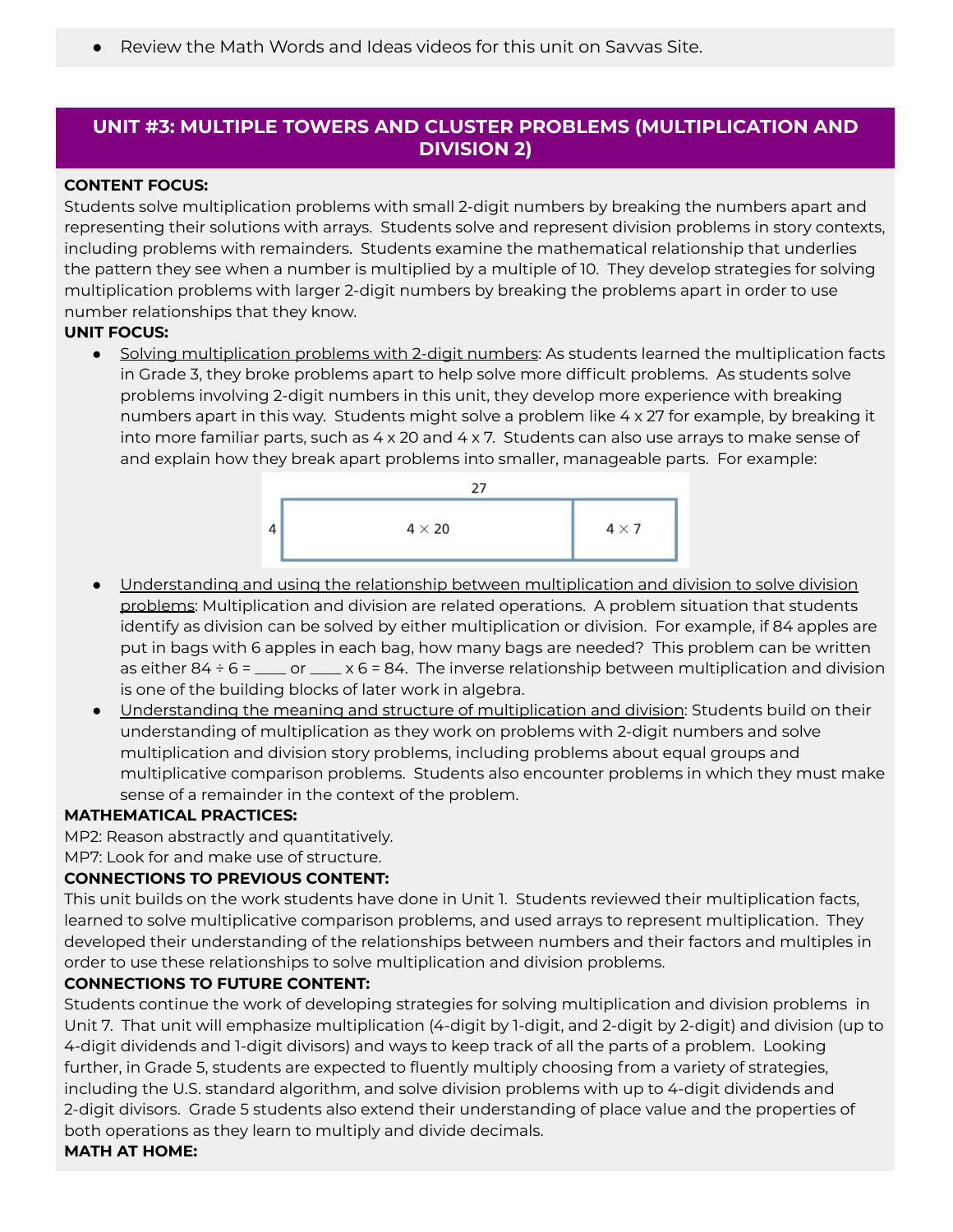- Play Small Array/Big Array or Missing Factors as a family. (accessible on the Pearson site)
- Model multiplication and division situations at home. Ask students to explain their thinking as they figure out real world situations.
- Review the Math Words and Ideas videos for this unit on Savvas Site.

## **UNIT #4: MEASURING AND CLASSIFYING SHAPES (GEOMETRY)**

#### **CONTENT FOCUS:**

Students estimate and measure length in U.S. standard and metric units and convert larger measurements into smaller units. They also measure the perimeter of shapes. Students investigate the attributes of quadrilaterals and triangles. They focus on classifying polygons by the presence or absence of parallel lines and by angle size. Students use Power Polygon pieces and what they know about right angles to identify, construct, and measure angles of varying degrees. They are introduced to a new measuring tool, the protractor, to measure angle sizes. Students make and find symmetrical designs. **UNIT FOCUS:**

- Solving measurement problems: In this unit, students will solve problems that involve length and distance measurements in several different ways. One challenge of measuring lengths is using tools correctly. Students focus on placing their tools in the correct position, leaving no gaps between each tool, reading the tools correctly, and keeping track of their measurements.
- Describing and classifying 2-dimensional figures: Geometric shapes can be sorted by various attributes, such as relative length or number of sides, number or size of angles, and absence or presence of parallel lines. Students begin by defining what a polygon is, then further classify polygons by the number of sides.
- Describing and measuring angles: In this unit, students examine angle size in relation to one kind of angle that they are familiar with from their work in previous grades - a right angle. With this as their reference point, students determine which angles are smaller than a right angle (acute) or larger than a right angle (obtuse).
- Understanding and determining area: Area is the amount of space a shape covers. In this unit, students deepen their understanding of area, leading to identifying and using a generalizable method of multiplying the dimensions of a rectangle to determine its area.
- Identifying mirror symmetry in shapes: Students develop an understanding of mirror symmetry as they identify lines of symmetry in designs or shapes and create designs with mirror symmetry. Students use mirror symmetry to help them find the area of a shape (by finding the area of half a symmetrical shape and doubling it) and to determine whether two shapes or two parts of a shape have equal area.

#### **MATHEMATICAL PRACTICES:**

MP5: Use appropriate tools strategically.

MP6: Attend to precision.

#### **CONNECTIONS TO PREVIOUS CONTENT:**

The work in this unit builds on work students have done in previous grades that includes measuring with a variety of units of length, finding perimeter and area, and reasoning about 2-dimensional shapes and their attributes. The work in this unit assumes students are able to measure the length of objects, find the perimeter and area of shapes, and identify some attributes of shapes such as number and relative length of sides, and number of angles.

#### **CONNECTIONS TO FUTURE CONTENT:**

Students will continue to use attributes of shape to classify, categorize, and define various geometric shapes as this work on classifying shapes is extended in the next grade. The measurement work in this unit is extended in future grades to include converting different-sized units within a given measurement system and to understanding volume, including applying formulas to finding volume of rectangular prisms.

#### **MATH AT HOME:**

● Play "I Spy" Polygons and Angles. Find things around the house that fit a rule and play a guessing game. You might describe a mirror by saying, "I'm thinking of something in this room that has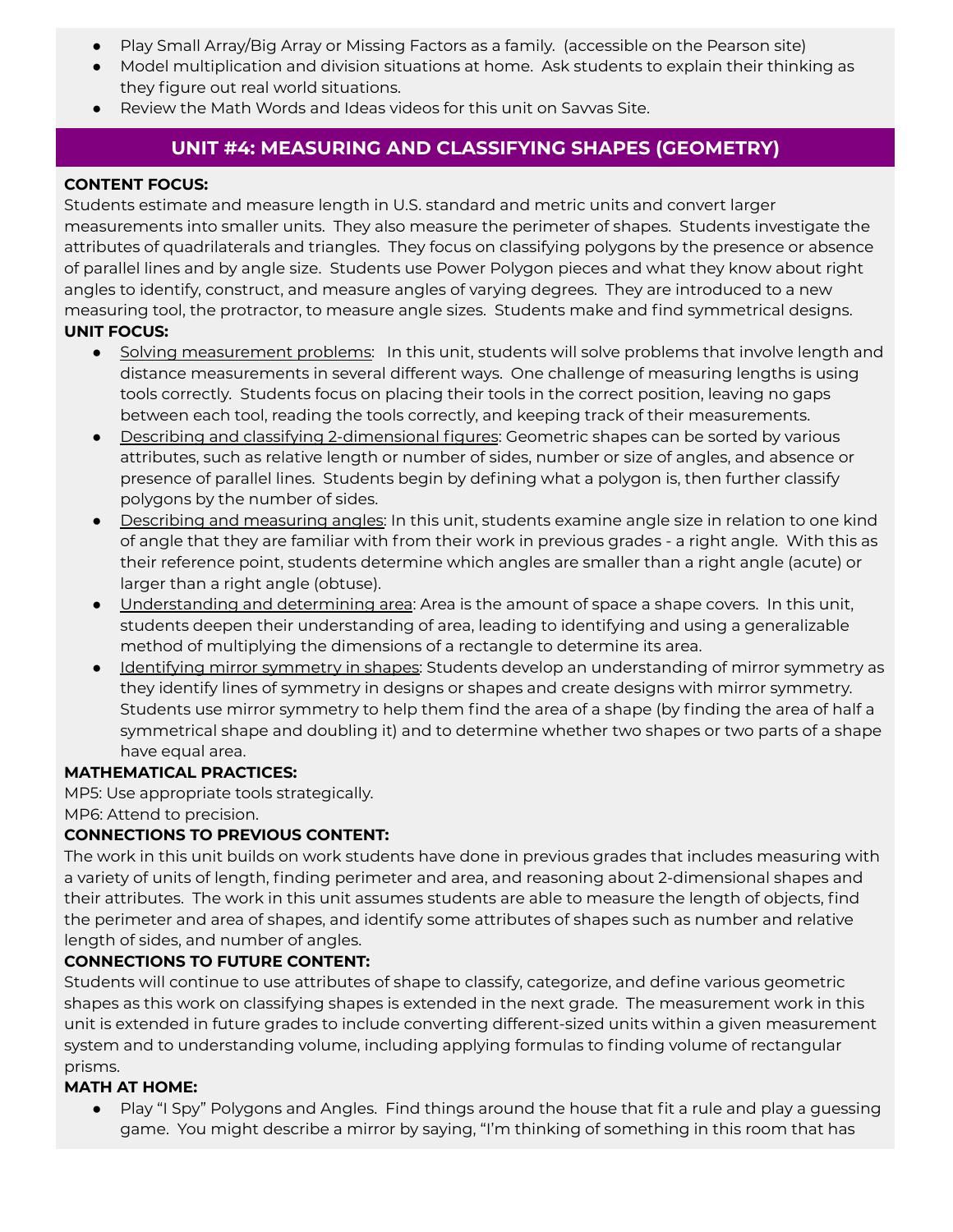two equal sides, at least two equal angles, and at least two parallel sides. What could it be?" Have your child identify objects that fit the rule.

- Symmetry Projects: The world is full of symmetrical objects. Look for objects that are symmetrical around the kitchen or outside while on a walk or a drive. You can also create art projects that use symmetry.
- Review the Math Words and Ideas videos for this unit on Savvas Site.

## **UNIT #5: LARGE NUMBERS AND LANDMARKS (ADDITION, SUBTRACTION, AND THE NUMBER SYSTEM)**

#### **CONTENT FOCUS:**

Students study place value and the operations of addition and subtraction as they solve problems fluently. They compare different types of addition and subtraction strategies, including the U.S. standard algorithm. Students extend their understanding of place value to one million, and use what they know about place value and the operations to solve addition and subtraction problems involving 4- and 5-digit numbers.

#### **UNIT FOCUS:**

- Extending knowledge of the number system to 1,000,000: An important part of students' mathematical work in the elementary grades is building an understanding of the base-10 number system. This unit provides activities that develop knowledge about important landmarks in that system - numbers that are familiar landing places, that make for simple calculations, and to which other numbers can be related. Because our number system is based on powers of 10, the numbers 100, 1,000, and 10,000, as well as their multiples, are especially important landmarks. Students will develop a sense of the magnitude and relationships of these numbers.
- Adding and subtracting fluently: Throughout the unit, students solve addition and subtraction problems presented in contexts, such as travel measured in miles or kilometers, or as numerical problems. Students solve a variety of types of addition and subtraction problems in context. This unit introduces students to the U.S. standard algorithms for addition and subtraction.
- Describing, analyzing and comparing strategies for adding and subtracting whole numbers: Students have worked on addition and subtraction for several grades. Grade 4 students delve more deeply into the properties and behavior of these operations. Students describe and compare addition and subtraction strategies by focusing on the first steps of these methods. They also study *why* certain addition expressions are equivalent and *how* certain expressions in subtraction are related.

#### **MATHEMATICAL PRACTICES:**

MP7: Look for and make use of structure.

MP5: Use appropriate tools strategically.

## **CONNECTIONS TO PREVIOUS CONTENT:**

This unit builds on the work students have done in Grade 3 on addition and subtraction, as they extended their ideas about place value and the operations of addition and subtraction. It is expected that most students are able to fluently solve addition and subtraction problems within 1,000.

## **CONNECTIONS TO FUTURE CONTENT:**

Students will continue to practice addition and subtraction through Ten-Minute Math activities, practice pages, and homework throughout the rest of the year and Grade 5. In the next unit and in Grade 5, students will apply their knowledge of the operations of addition and subtraction to fractions and decimals.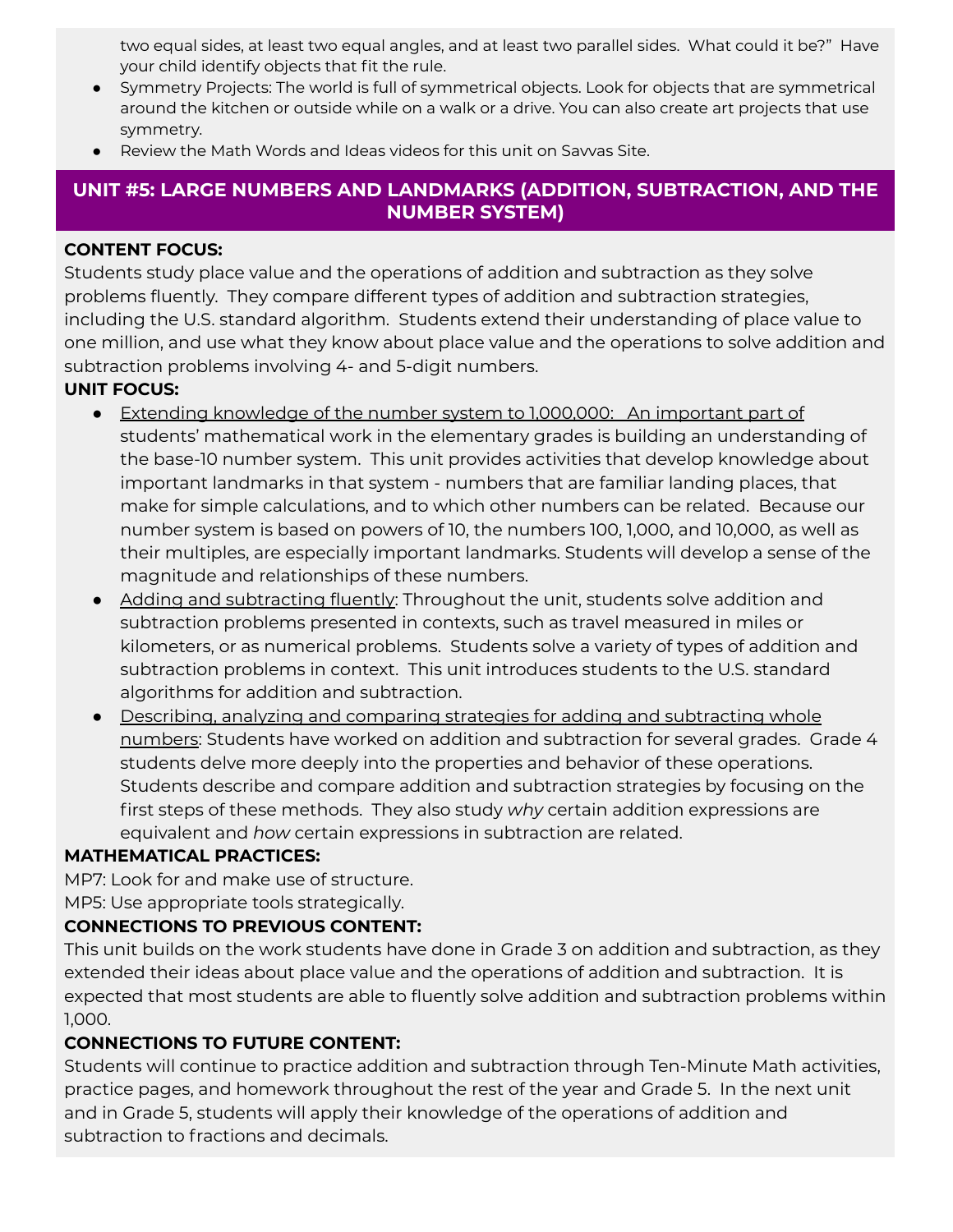#### **MATH AT HOME:**

- Look for large numbers in the newspaper, on packages, on signs, and around your home and neighborhood. Talk about the numbers. You might ask, "How much would the car cost if the salesperson offered a \$2,000 discount? \$2,500 discount?"
- Review the Math Words and Ideas videos for this unit on Savvas Site.

## **UNIT #6: FRACTION CARDS AND DECIMAL GRIDS (FRACTIONS AND DECIMALS)**

#### **CONTENT FOCUS:**

**UNIT FOCUS:**

 $\bullet$   $\leq$ **MATHEMATICAL PRACTICES:** MP **CONNECTIONS TO PREVIOUS CONTENT:**

**CONNECTIONS TO FUTURE CONTENT:**

#### **MATH AT HOME:**

- ●
- Review the Math Words and Ideas videos for this unit on Pearson Site.

## **UNIT #7: HOW MANY PACKAGES AND GROUPS? (MULTIPLICATION AND DIVISION 3)**

#### **CONTENT FOCUS:**

**UNIT FOCUS:**  $\bullet$  S **MATHEMATICAL PRACTICES:** MP **CONNECTIONS TO PREVIOUS CONTENT:**

#### **CONNECTIONS TO FUTURE CONTENT:**

#### **MATH AT HOME:**

● ● Review the Math Words and Ideas videos for this unit on Pearson Site.

#### **UNIT #8: PENNY JARS AND TOWERS (ANALYZING PATTERNS AND RULES)**

#### **CONTENT FOCUS:**

**UNIT FOCUS:**  $\bullet$   $\leq$ **MATHEMATICAL PRACTICES:** MP **CONNECTIONS TO PREVIOUS CONTENT:**

#### **CONNECTIONS TO FUTURE CONTENT:**

**MATH AT HOME:**

●